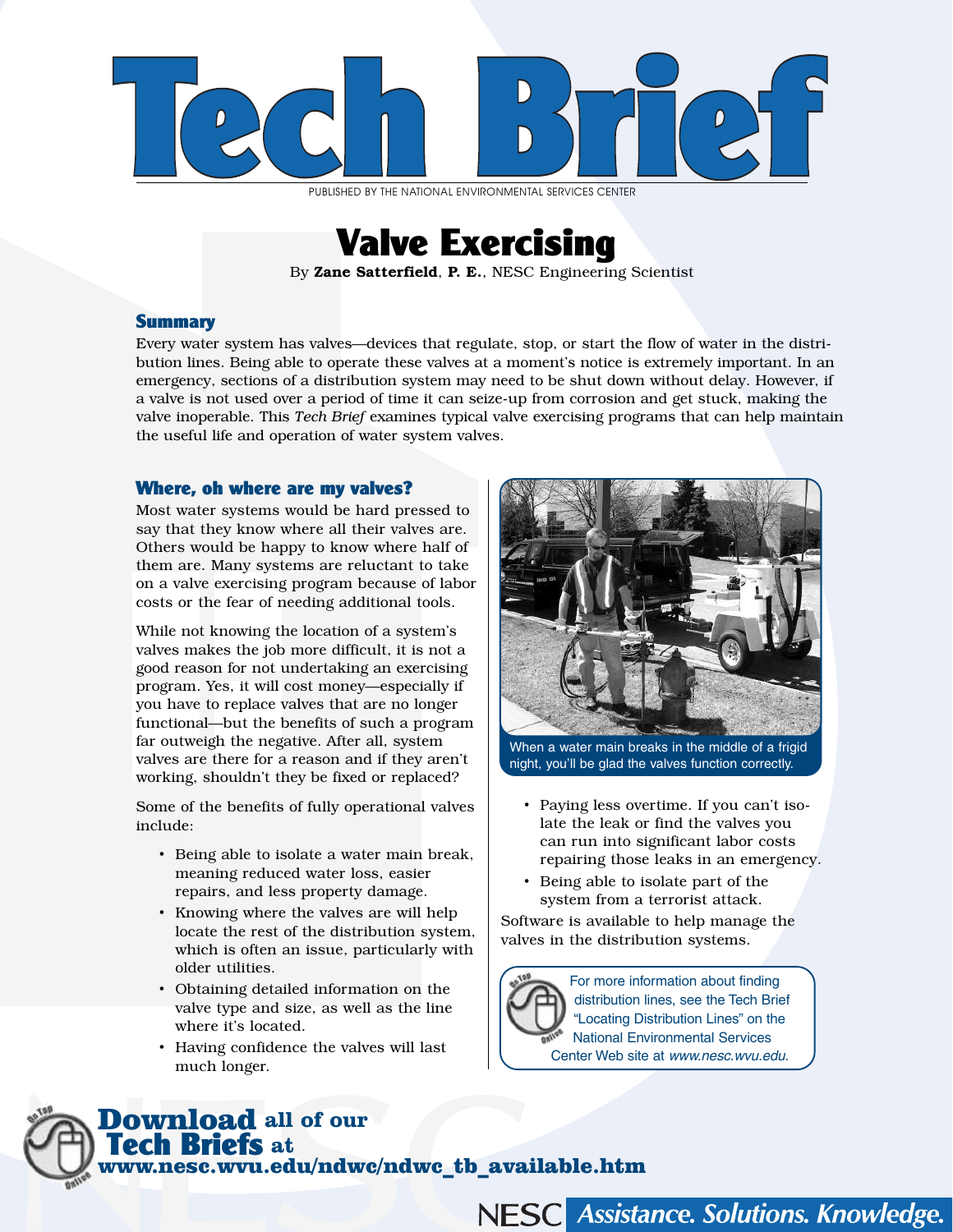## Getting Started

A good first step in a valve-exercising program is to prioritize the valves. The most important valves are usually those near critical customers such as hospitals. Other factors could include the amount of flow through the valve, being the oldest valve in the system, or proximity to a main intersection on a busy street. Exercise one valve at a time based on the priorities you establish.

The main components to a valve exercise program are:

- 1. Find and document the valve's location. Note the precise location using global positioning system (GPS) equipment, by traditional surveying, or by measurement based on two or more objects that will be there for a long time. Take a digital picture showing the valve and surrounding area. The point is: don't lose the valve once you have found it.
- 2. Operate the valve. Exercising the valve is operating the valve at least one full cycle until the valve operates freely with little resistance. This may take several full cycles. (A more detailed discussion on the actual exercising is found below.)
- 3. Keep and maintain detailed records for each valve. This includes mapping locations on as-built drawings or road maps and maintaining both electronic and hard copies. (Record keeping is discussed in more detail below.)
- 4. Schedule and perform needed repairs. Often, valve boxes are out of alignment, so much so that a key (a steel handle used for manual turning that come in multiple lengths) cannot get on the valve. Valves are sometimes broken during the exercising program because they have not previously been used. Fixing the broken valves in a timely manner is very important.
- 5. Repeat these steps on a routine basis. Experts recommend exercising a system's valves annually if possible, or at least once every two years. Some valves will need to have a different schedule then others based on their location or unusual operating conditions. It's usually a good idea to perform the exercising program during moderate weather conditions.

As mentioned at the beginning, the location of many valves is a mystery. Use a metal detector to locate valves in the distribution system.



A worker cleans out the valve box with a utility vacuum cleaner. Removing accumulated sediment and dirt from the gate valve curb box must be done before exercising valves.

When you find a lost valve, note it on system records and mark the location with blue paint so it is easier to spot. If the valve is in a field, a five-foot blue flag or fence post painted blue will work.



For more information about valves, see the Tech Brief titled "Valves" on the National Environmental Services Center Web site at www.nesc.wvu.edu.

## Essential Tools

Most water systems should already have the tools needed to do an exercising program. If not, you will need to budget to buy, lease, or rent them. The following is a list of useful tools for valve exercising:

- A utility vacuum cleaner for cleaning accumulated sediment from the gate valve box. Some models are mounted on a trailer or can be installed in the back of a pick-up truck.
- Valve keys or valve box keys for all sizes in your distribution system and extension kits if needed.

OF FOUR PAGE OF FOUR two<br>⊛<br>چ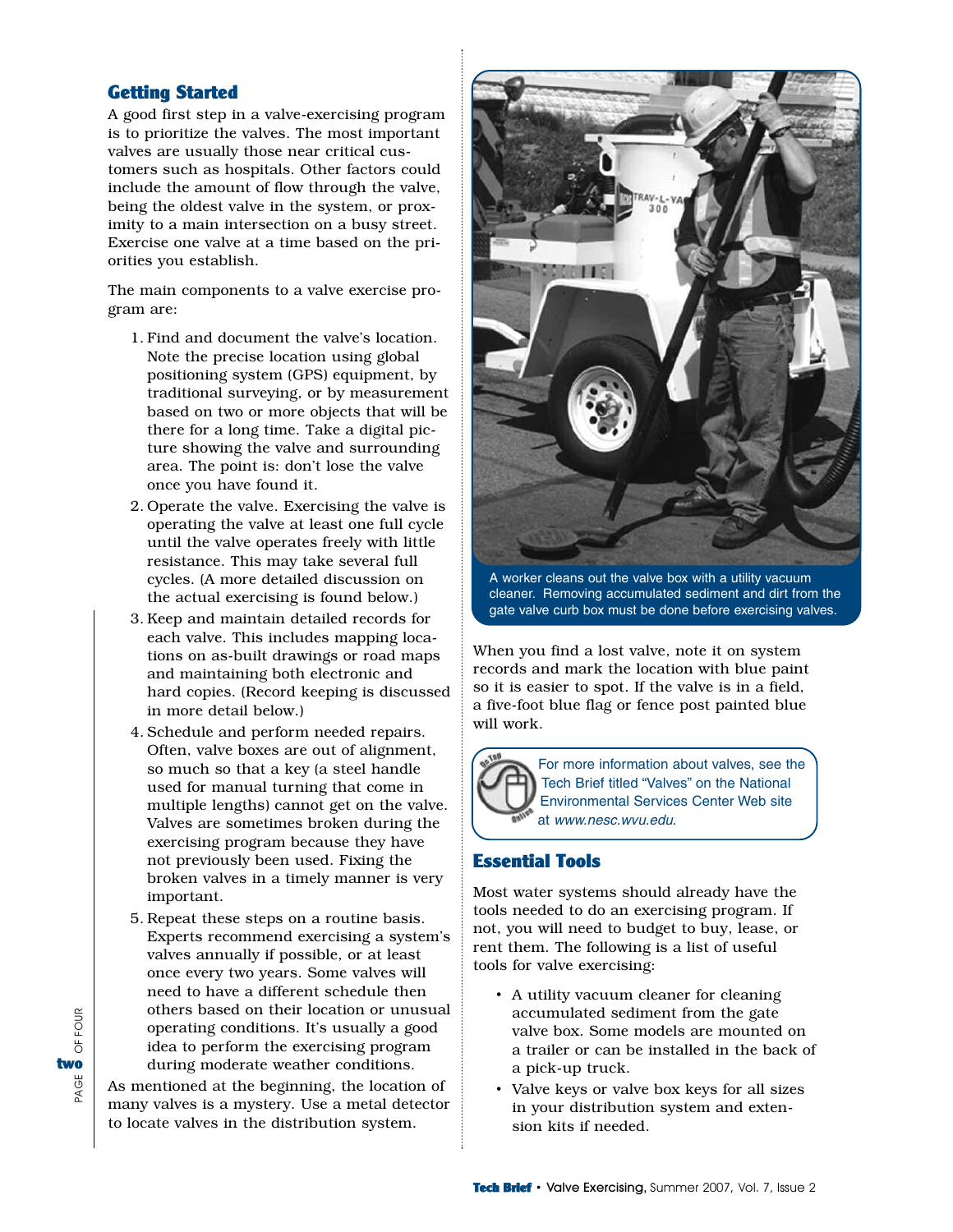- Valve exerciser tool. There are portable, truck-mounted, or trailer-mounted exercising tools. A combination of one portable and either a truck-mounted or trailer-mounted model is desirable. These tools can be powered by electric, hydraulic, or pneumatic means. Keep in mind that for the portable valve exerciser, you have to provide the power supply (i.e., a generator for an electric tool, a hydraulic pump for hydraulic, or an air compressor for the pneumatic).
- A good metal detector to find buried valves.
- Shovels, 20- or 25-foot tape measures, and a 100-foot real tape measure, blue paint to mark the valve box lid when finished, oversized screw driver to aid in removing the lid, flashlight, system maps, street maps, journal (record) book with waterproof pen or pencil, and a digital camera to have a visual record of location.

Don't forget about safety. A flag crew may be needed to direct traffic in some locations.

## Exercising Valves

The following are important details when turning the valve. These details should be used with any operation or excising of a valve:

- Don't force the valve.
- Don't be in a big hurry.
- Use the lowest torque (turning force or rational force) setting possible.
- Avoid using a cheater bar (a handle extension that allows for greater torque). A cheater bar should only be used in emergencies.
- Do not close the valve on the first cycle.
- If and when the valve is nice and free, turn it slowly to avoid water hammer. If you open or close a valve too fast the line could rupture.
- Listen closely. Sometimes you can hear the flow change when operating a valve. This will help determine if the valve is moving.
- Because debris can be stirred up during valve exercising, notify the public before starting the process. This will keep the dirty water complaint calls down.
- Consider doing your flushing program at the same time as your exercising program.
- Always count your turns down and up. They should match.

The American Water Works Association (AWWA) provides these guidelines about how to close a valve properly:

- 1. Begin with a steady amount of torque in the direction necessary to close the valve, moving through five to 10 rotations.
- 2. Reverse for two or three rotations.
- 3. Reverse again and rotate five to 10 more turns in the closing direction.
- 4. Repeat this procedure until full closure is attained.
- 5. Once the valve is fully closed, it should be opened a few turns so that high-velocity water flowing under the gates can move the remainder of the sediment downstream with more force and clear the bottom part of the valve body for seating.
- 6. Fully close the valve again.

"The reason for this cautious approach is that debris and sediment often build up on the gates, stem, and slides," the AWWA's guidance notes. "If this material is compacted while the valve is being closed, the torque required to close the valve continues to build as the material is loaded. If the procedure described above is used, the stem and other parts are 'scrubbed' by the series of back-and forth motions, and water in the system can flush the debris that has broken loose away from the stem gate and slides or guides." It is advisable to open a nearby fire hydrant to flush the debris that is being cleaned from the gate valves.

Remember that valve manufacturers have detailed operation and maintenance procedures for each of the various types of valves. Some valves have a seating where a resilient coating meets stainless steel. Other valves have actuators isolated from the water flow, meaning that some of the mechanical parts are not subject to as much corrosion and, therefore, may need less exercise. When in doubt, follow the manufacturers' guidelines.

## Not as Easy as it Looks

If valves haven't been used in some time (or ever), you will encounter difficulties during the exercise program. The most common problem will be locating some of the valves and if these valves have been lost for a long time, they will need attention.

Another common problem is when the valve is already broken from previous attempts to operate it or the valve stem or operating nut breaks before any movement of the gate. These broken